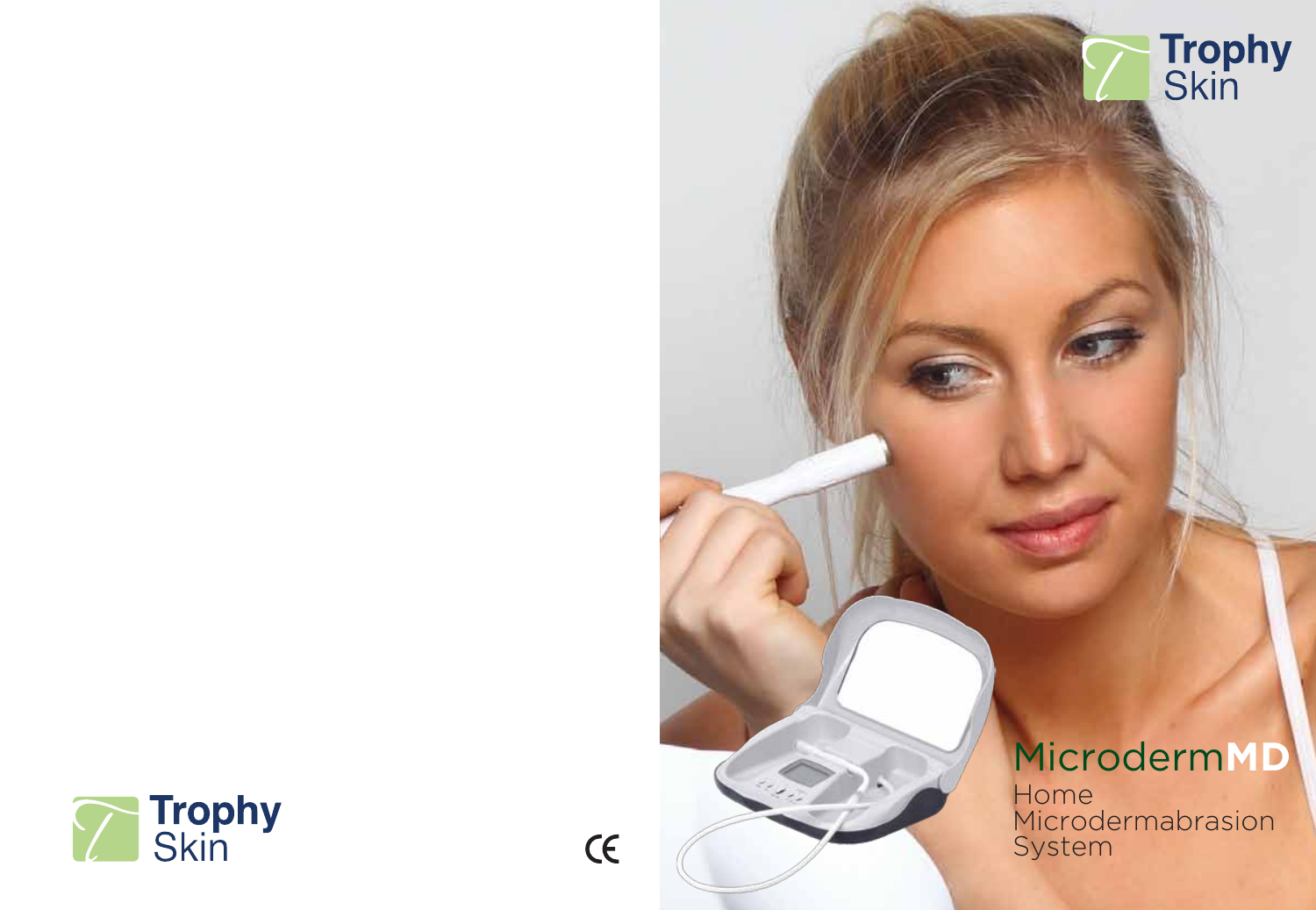

Congratulations, you have taken the first step towards a dermatologist-grade skincare regimen that is fast, easy, and effective.

#### Triple Action System

Use the powerful Vacuum Suction Motor, natural Diamond Tip, and Blackhead Extraction Tip to get professional results at home.

Get ready for the skin you've always dreamed of, using the safe and effective MicrodermMD, you can now: Improve skin tone and texture smooth the appearance of fine lines. Reduce the appearance of age spots or sun damage. Have younger, more radiant looking skin. This dermatologist recommended treatment is the skin maintenance tool you need to keep your skin looking young and refreshed.

Read on for the simple instructions on how to use your new MicrodermMD device.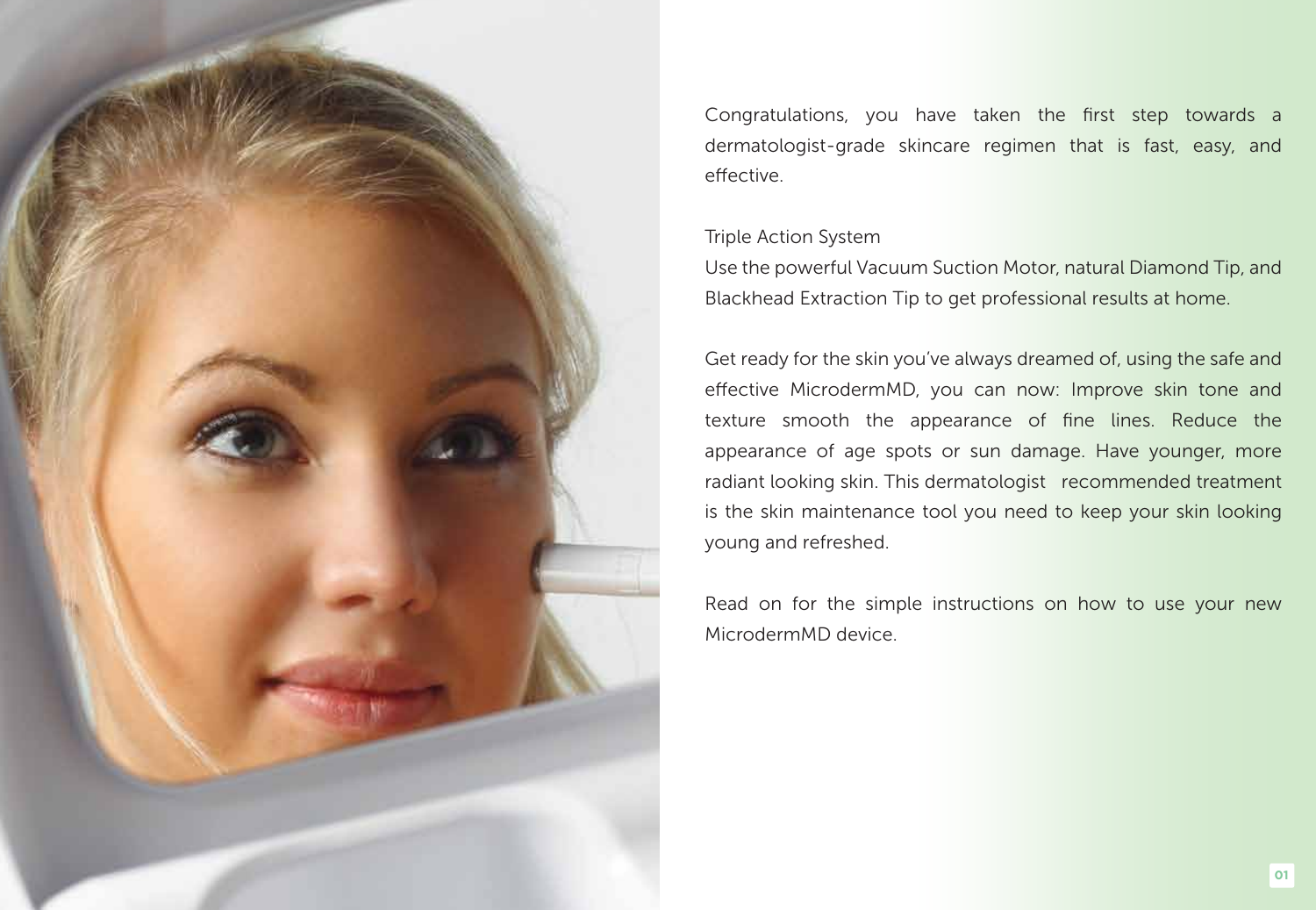# MICRODERM MD DEVICE OVERVIEW



# PRECAUTIONS

- 1. Do not touch the power outlet or adaptor plug with wet hands
- 2. Do not disassemble the MicrodermMD for any reason, contact us if you need assistance
- 3. Keep the custom MicrodermMD black wool filter in at all times to prevent foreign substances from entering the suction motor
- 4. Do not drop the device or cause any high impact as it may damage the frame or motor
- 5. Be careful not to excessively press the Diamond Tip to your skin during usage, start with one or two passes and increase usage over time
- 6. Do not use the diamond tip around the eye area, any areas that contain inflammatory acne, or any areas that have skin rashes or wounds
- 7. Soothe your skin by washing with cold water and apply a light moisturizer after each treatment
- 8. Stop using the device immediately if you develop any abnormal reactions such as itching or bothersome inflammation
- 9. Make sure to apply sunblock after treatments if you will be exposed to the sun
- 10.Do not use the MicrodermMD device for commercial purposes, it is intended for personal use at home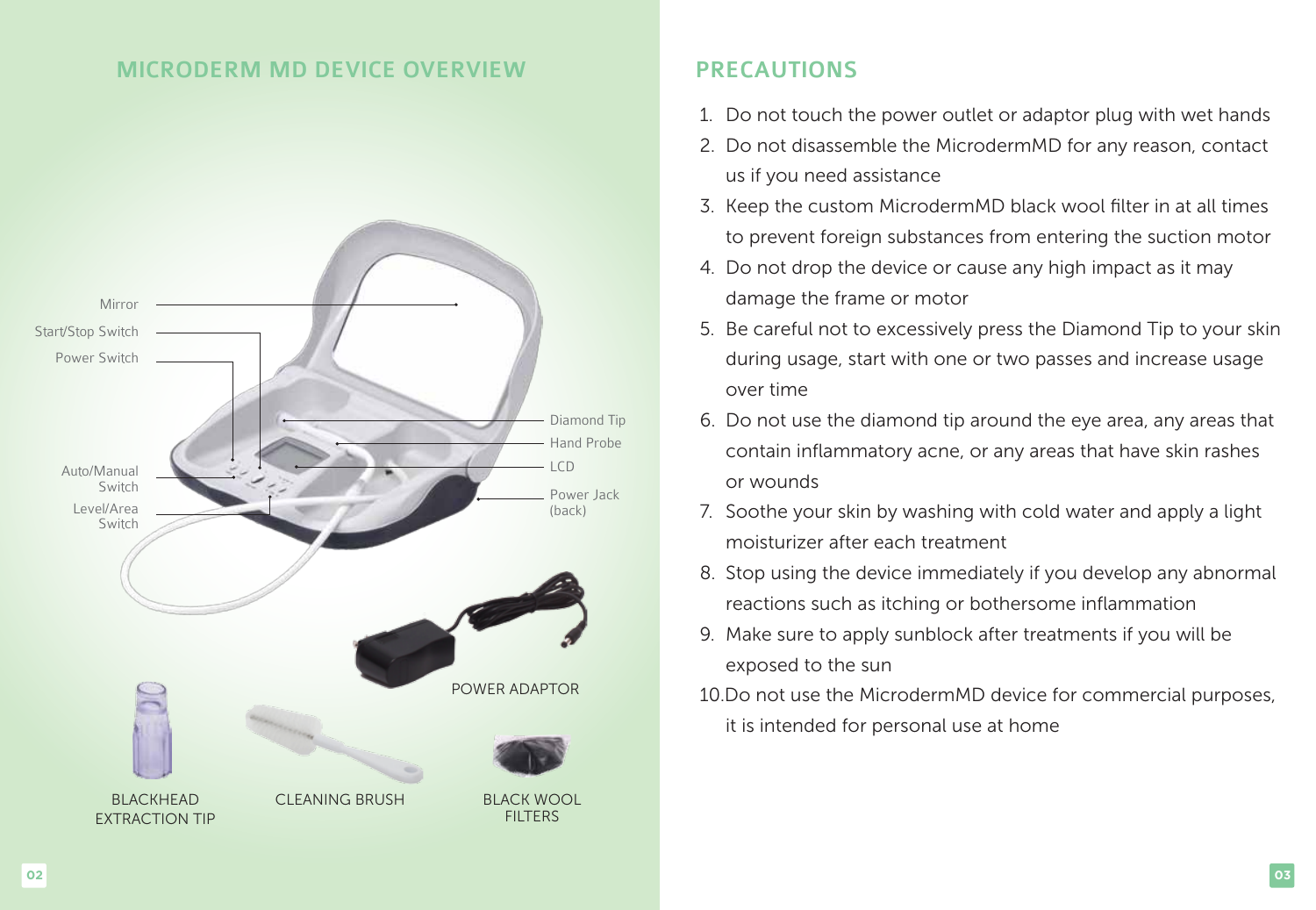- What's included: MicrodermMD unit, Diamond Tip, Blackhead Extraction Tip, cleaning brush, 100 pack of custom MicrodermMD wool filters, instruction manual, power adaptor
- Specification: 300 X 230 x 75
- Weight: 1.3 kg/unit
- Input power: AC Single Phase 100-220V
- Frequency: 60 Hz
- Power consumption: 13 Watts



# SPECIFICATIONS PRE-EXISTING CONDITIONS AND PRECAUTIONS

Do NOT use the MicrodermMD without first consulting a skincare professional if you have any of the following pre-existing conditions:

Lesions, warts, or recent herpes outbreak Sunburn or sun sores

Active rosacea

Auto-immune disorders

Skin cancer

Vascular lesions

Any open wounds, sores, or cuts

Taking oral blood thinners (anti-coagulants)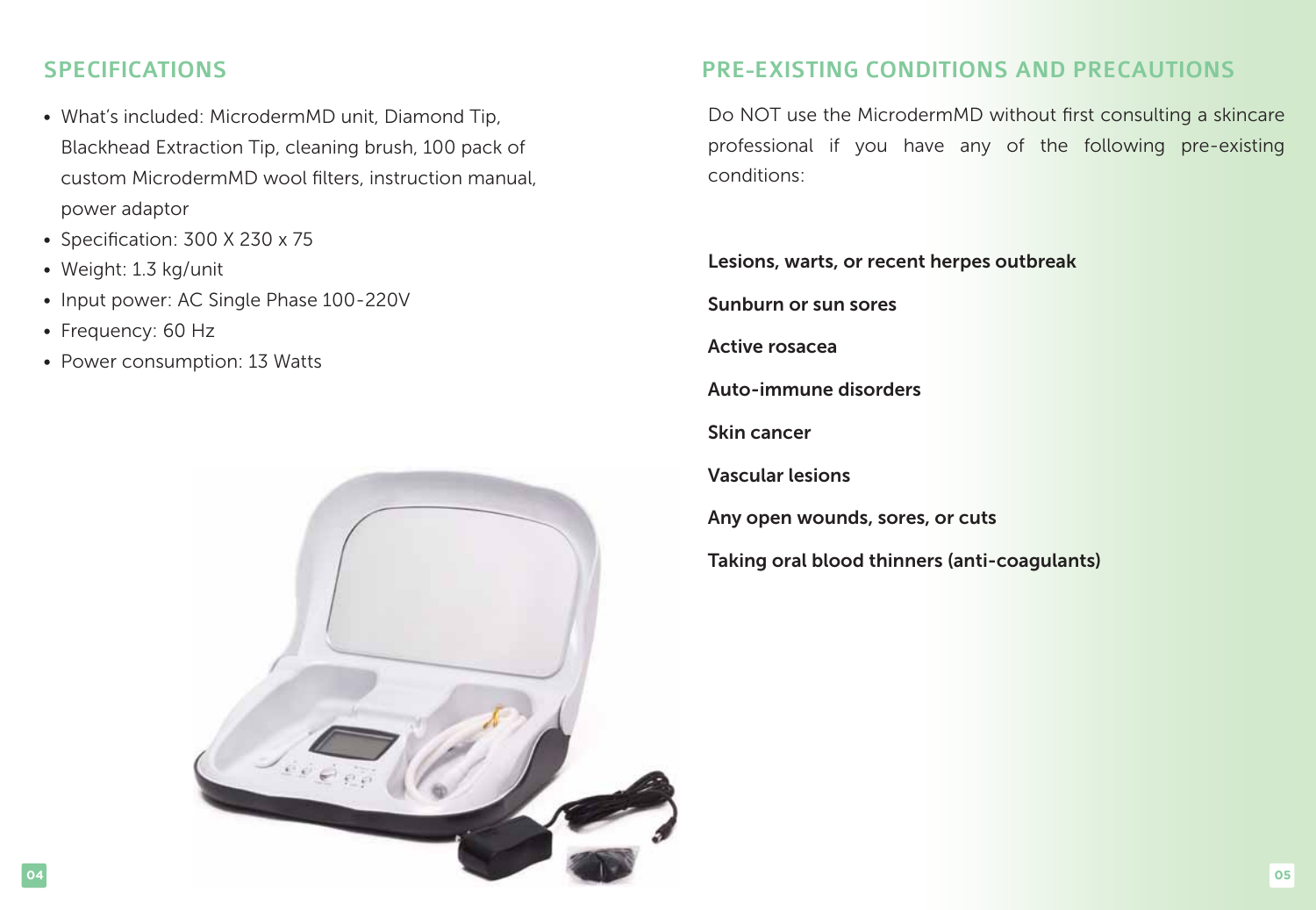# HOW TO USE

### Step 1.

Plug the power adaptor into the back of the MicrodermMD unit, then plug the adaptor into the wall. The red light above the "Power" button should now light up.

## Step 2.

Press the "Start/Stop" button to start the suction motor. The default setting is Suction Level 1. We recommend starting with Suction Level 1 or 2 for the first few uses to allow your skin to get accustomed to the microdermabrasion treatment.

## Step 3.

With the suction motor running, place the diamond tip against the area to be treated. It can help to pull the skin tight with your free hand, especially in hard to treat areas like the nose. The diamond tip must be FLAT against the skin for proper suction to take place.

## Step 4.

Stroke the diamond tip against the skin with smooth, even motions, making sure not to stroke more than 3 times in any given area.

# Step 5.

Treat areas such as the face, neck, chest, arms, hands, feet, or any other body area 2-3 times per week using this method. You can increase the Suction Level over time to Suction Level 5 as long as you are within your comfort level.

# Step 6.

On days that you have NOT used the Diamond Tip to treat an area, you may instead use the Blackhead Extraction Tip. This tip creates a very powerful suction that extracts the oil, sebum, and buildup inside the pores. It can be used on any area of the body, and is especially useful on the top and sides of the nose.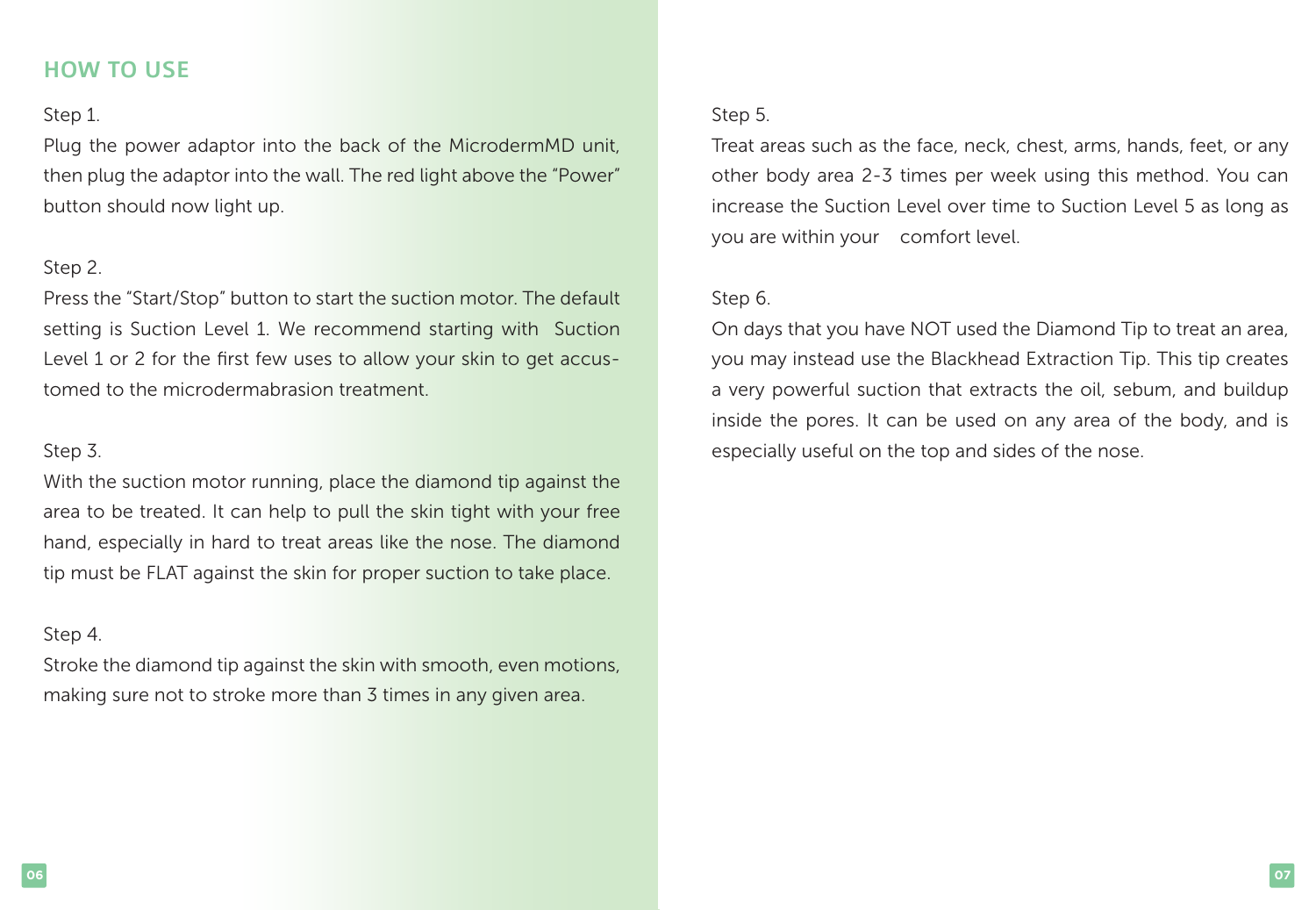# EXAMPLE TREATMENT PROTOCOL FOR FACE SKIN CARE AFTER TREATMENT

- 1. Cheeks (Level III)
- a. Move the diamond tip a short distance outward from the nose towards the sides of the cheeks
- b. Move the diamond tip in a downward motion towards the lips
- 2. Around the mouth (Level II)
- a. Move the diamond tip downward over the upper lip and outward around the lips
- b. Cover the chin area in downward strokes and around the lower lip region
- 3. Around the eyes (Level I)
- a. Lightly move the tip around the eye region with outward strokes only
- b. Move the tip along the ends of both eyebrows
- 4. Forehead (Level IV)
- a. Move up the center of the forehead and outwards to wards the temples
- b. Use up and down motions along the width of the forehead
- 5. Around the nose (Level IV)
- a. Move down along the ridge of the nose, making sure to maintain suction at all times
- b. Move the tip sideways across each side of the nose

You may experience some redness and sensitive skin after your treatments, this is completely normal. This will usually subside within a few hours, and will vary greatly from person to person. You can lower the Suction Level or the amount of weekly treatments to suit your own comfort level. Microdermabrasion is a gradual treatment process that will continue to improve the appearance and health over your skin for years.

Step 1. Wash your face with cold water to remove dead skin cells and debris.

Step 2. Apply moisturizer or sunblock after each treatment. Step 3. Make sure to remove the black wool filter and replace it with a new one after each treatment.

The Diamond Tip that comes with your MicrodermMD unit is made of real diamond powder, making it very durable. The Diamond Tip is built to last at least 1 year with normal usage, however, it will need to be cleaned with an Ultrasonic Cleaner every few months. You can purchase an Ultrasonic Cleaner very inexpensively online, please contact us for details. Also, many jewelry stores will do the cleaning at no charge or for a small fee. We highly recommend this cleaning as it will keep the Diamond Tip in new condition.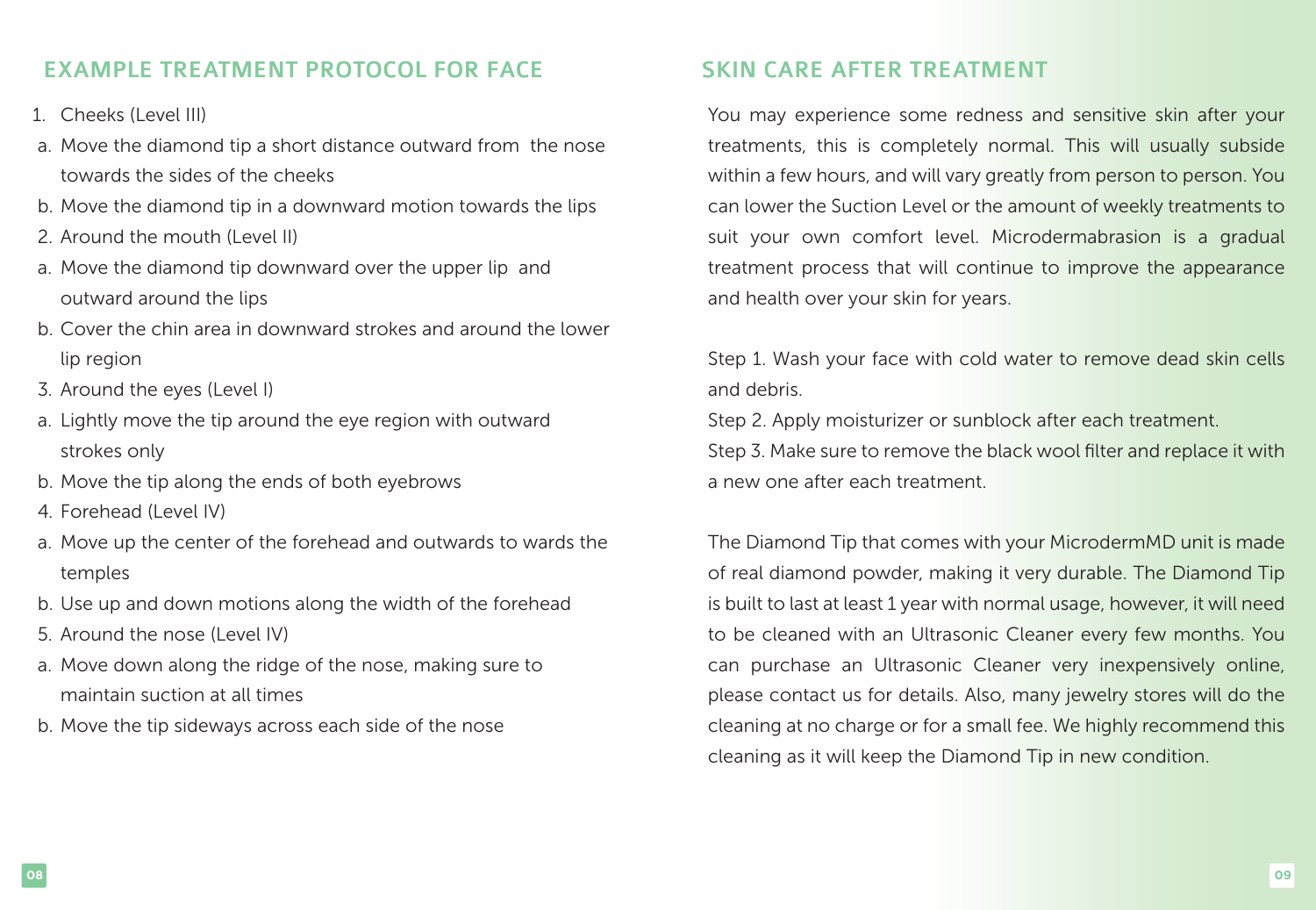# CARING FOR THE DEVICE TROUBLESHOOTING TIPS

- Keep the device away from water and humidity
- Be careful to prevent foreign substances from entering the motor by keeping a black wool filter in at all times
- Clean the diamond tip with an Ultrasonic Cleaner every few months
- Replace the black wool filter after every treatment
- Be sure to unplug the power cord when the MicrodermMD is not in use

### Issue: MicrodermMD does not turn on

Solution: Make sure the power adaptor is plugged in securely at the back of the unit, and plugged into the wall power outlet. Check to see if the light is on above the "Power" button. If the light does not come on, please contact us for a replacement power adaptor.

#### Issue: MicrodermMD has lost suction power

Solution: Check the Diamond Tip closely for any hairline cracks, punctures, or spaces that would cause a loss of suction. Remove the Diamond Tip and ensure that both rubber O-rings are in place. If either problem exists, contact us for a replacement Diamond Tip or new O-rings.

### Issue: Diamond Tip is no longer coarse enough

Solution: The Diamond Tip will accumulate skin cells in between the diamond grains over time, making the tip feel smoother and less effective at exfoliating the skin. We recommend using an Ultrasonic Cleaner to remove the skin cells every few months. You can purchase an Ultrasonic Cleaner for use at home, or take the diamond tip to a jewelry store for professional cleaning. This will take the Diamond Tip back to new condition.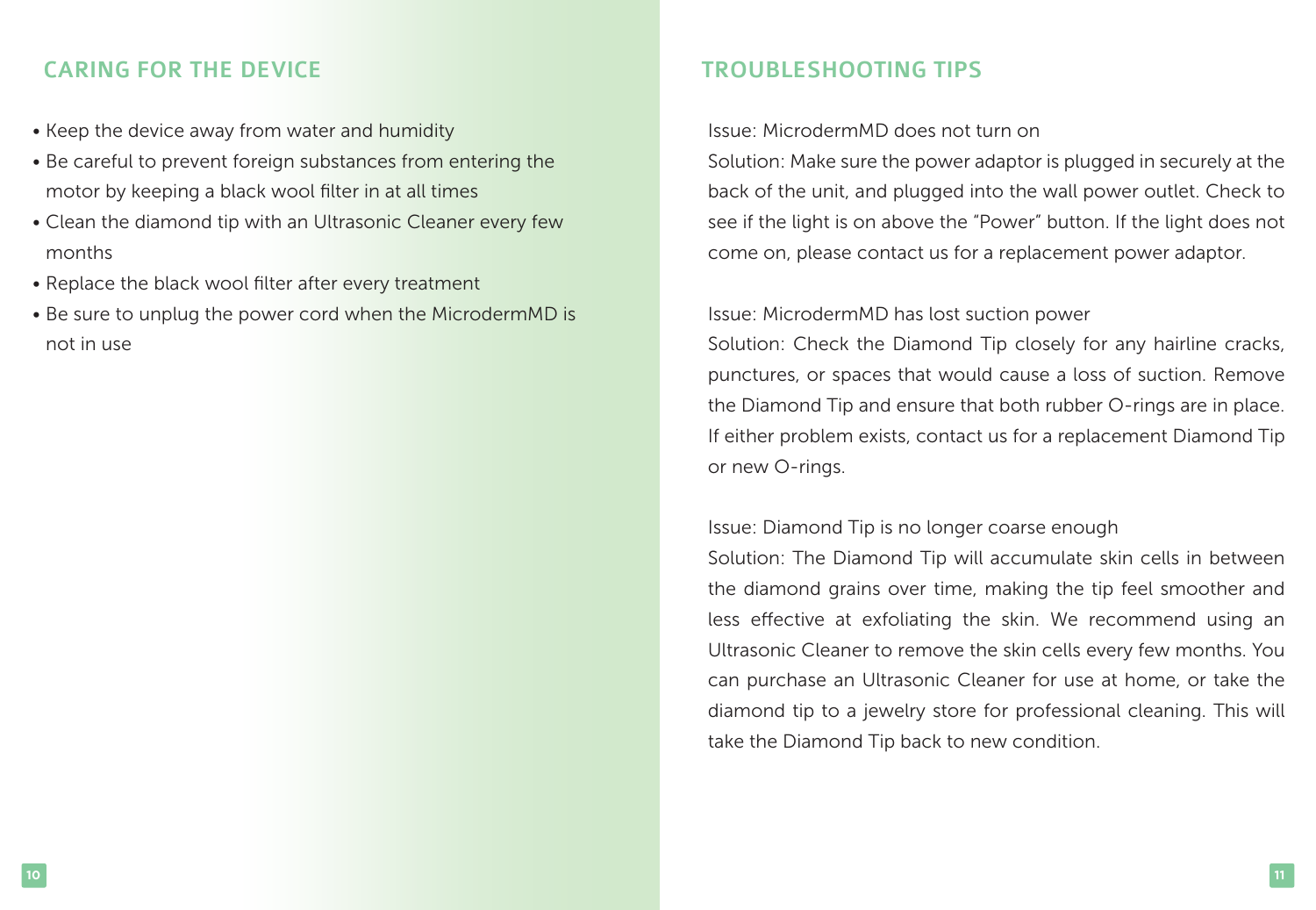# SATISFACTION GUARANTEE WARRANTY

Trophy Skin is committed to 100% Customer Satisfaction, and unlike most companies, we put our money where our mouth is. If for any reason you are unsatisfied with the results of your MicrodermMD device, you may initiate the return process by sending an email to service@trophyskin.com within 30 days of receiving your device. The following terms will apply to be eligible for our full, "no questions asked" refund policy:

- MicrodermMD device is in new condition
- Device must be shipped back, at your cost, using the shipping method of your choice, as long as a tracking number is provided
- MicrodermMD must be returned in the original box, with all included accessories, power supply, and original packing materials

![](_page_7_Picture_5.jpeg)

Clearer skin provided through microdematical

Your MicrodermMD device is warranted to be free from defect in material and workmanship for a period of three years under normal use after its original purchase date. This warranty extends only to the original retail purchaser and only when purchased through the Trophy Skin website or approved 3rd party affiliated sites.

If your MicrodermMD device should become defective during the warranty period, contact Trophy Skin via email at service@trophyskin.com for repair or replacement. We reserve the right to replace a defective product with the most comparable product currently available. We will work with you to ensure that you are taken care of to the best of our ability, our first priority is to make sure you have a working device that you can use.

If you have any warranty issues, claims, or questions, please give us a call at 469-893-0710 and we will resolve the issue for you promptly.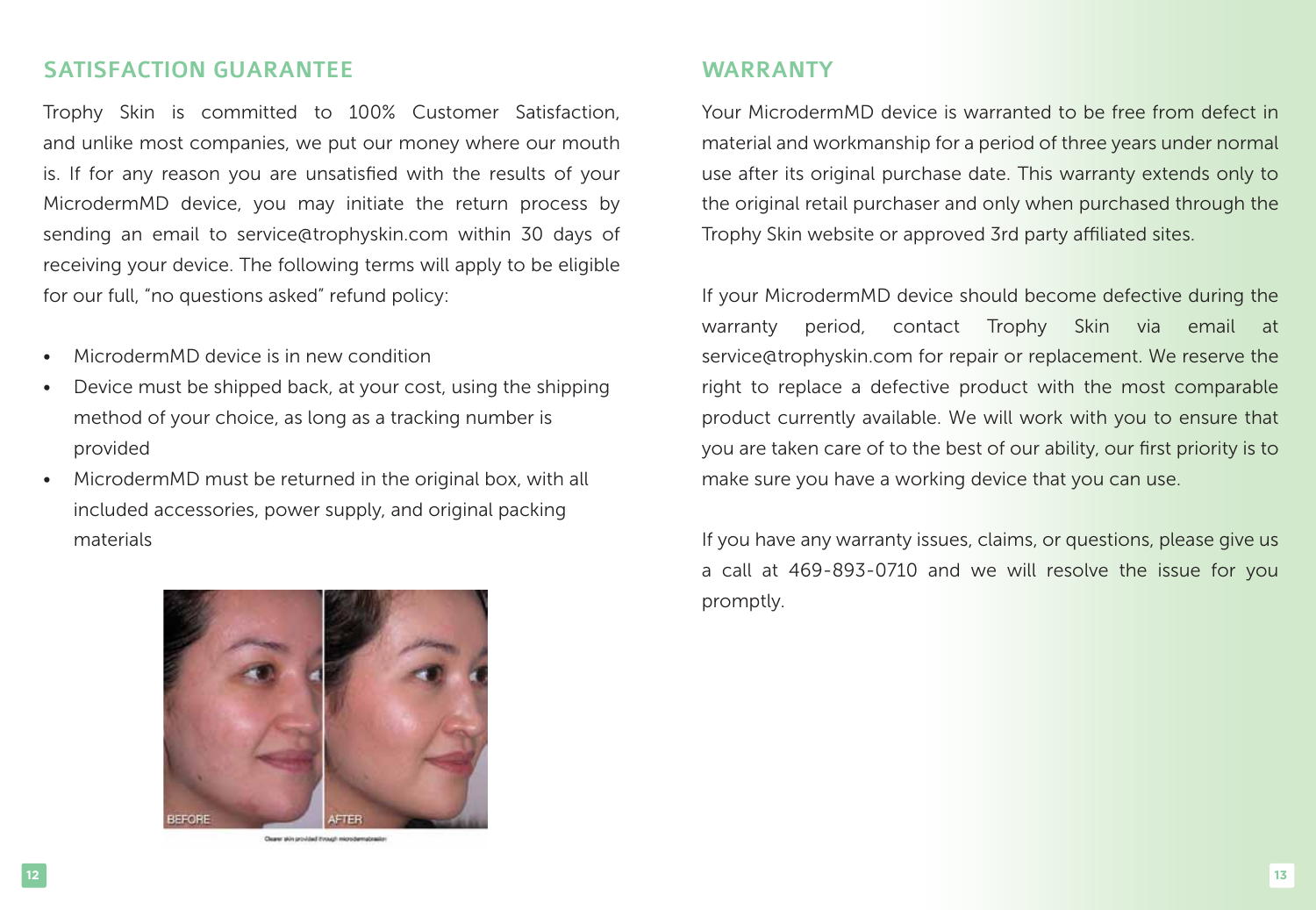#### Trophy Skin Is Not Engaged in the Practice of Medicine

Trophy Skin expressly disclaims any and all responsibility for any consequences, directly or indirectly, related to any use, misuse or interpretation of the web site or any other information provided or omitted in connection therewith and you agree to indemnify, defend and hold Trophy Skin harmless therefrom. Trophy Skin shall not be deemed to be engaged in the corporate practice of medicine as a consequence of selling the MicrodermMD. In addition, I specifically agree to with the following statements:

- I understand the MicrodermMD is a cosmetic treatment and that no medical claims are expressed or implied.
- I understand that to achieve maximum and continued results the protocol recommended by Trophy Skin should be followed.
- I understand there are no guarantees implied as to the results of MicrodermMD treatment, due to many variables, such as: age, skin type, skin condition, sun damage, smoking, alcohol, environmental exposures, etc. I understand that I may or may not actually see demonstrable visible results, that each case is individual.
- I understand that I will not be allowed to have treatments during any pregnancy.

# DISCLAIMER MEDICAL TREATMENT OR DIAGNOSIS DISCLAIMER:

Nothing contained in www.trophyskin.com is intended to be instructional for medical diagnosis or treatment. The information presented by www.trophyskin.com and/or Trophy Skin should NOT be considered complete, nor should it or take the place of a consultation with a physician or competent healthcare professional for medical diagnosis and/or treatment, but is provided as information only.

Information obtained on this site related to anti-aging treatment is NOT meant to be exhaustive and obviously can not cover all situations and conditions. Again, we urge you to seek consultation or advice of your physician or other qualified health care provider promptly with any health care related questions. You should never disregard medical advice or delay in seeking it because of something you have read on this web site or others.

The information contained in www.trophyskin.com is compiled from a variety of information providers. The web site www.trophyskin.com does not directly or indirectly practice medicine or dispense medical services.